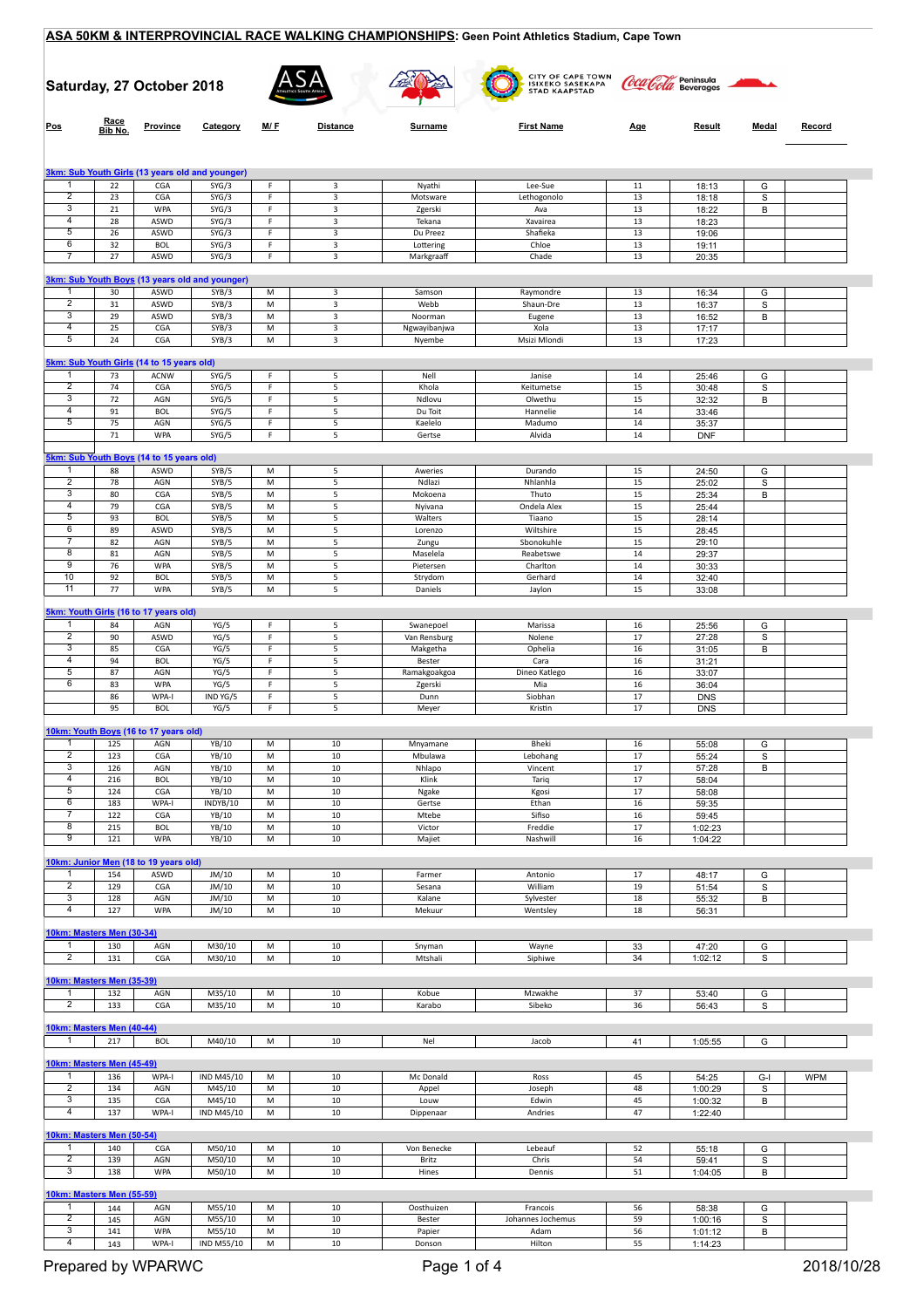| 10km: Masters Men (60-64)<br>-1<br>2                                                                                                                                               | 142          | CGA                                     | M55/10               | M        | 10                    | Smith                   | Sarel                        | 58       | <b>DQ</b>          |               |  |
|------------------------------------------------------------------------------------------------------------------------------------------------------------------------------------|--------------|-----------------------------------------|----------------------|----------|-----------------------|-------------------------|------------------------------|----------|--------------------|---------------|--|
|                                                                                                                                                                                    |              |                                         |                      |          |                       |                         |                              |          |                    |               |  |
|                                                                                                                                                                                    | 151          | <b>AGN</b>                              | M60/10               | M        | 10                    | Coetzee                 | Johann                       | 60       | 1:01:19            | G             |  |
|                                                                                                                                                                                    | 147          | AGN                                     | M60/10               | M        | 10                    | Labuschagne             | Daniel                       | 63       | 1:03:37            | S             |  |
| $\overline{3}$                                                                                                                                                                     | 146          | <b>WPA</b>                              | M60/10               | M        | 10                    | Fuller                  | Raymond                      | 60       | 1:04:52            | $\sf B$       |  |
| $\overline{4}$<br>$\overline{5}$                                                                                                                                                   | 149<br>150   | <b>CGA</b><br><b>CGA</b>                | M60/10<br>M60/10     | M<br>M   | 10<br>10              | Stewart<br>Lubbe        | Romains<br>Eugene            | 61<br>64 | 1:14:25            |               |  |
|                                                                                                                                                                                    | 148          | <b>CGA</b>                              | M60/10               | M        | 10                    | Meyer                   | Carel                        | 61       | DQ<br><b>DNF</b>   |               |  |
|                                                                                                                                                                                    |              |                                         |                      |          |                       |                         |                              |          |                    |               |  |
| 10km: Masters Men (65-69)                                                                                                                                                          |              |                                         |                      |          |                       |                         |                              |          |                    |               |  |
| -1                                                                                                                                                                                 | 152          | <b>WPA</b>                              | M65/10               | M        | 10                    | Van Zyl                 | Johan                        | 69       | 1:06:26            | G             |  |
| $\overline{2}$                                                                                                                                                                     | 153          | AGN                                     | M65/10               | M        | 10                    | Callaghan               | Christopher                  | 65       | 1:08:01            | S             |  |
| 10km: Masters Men (75-79)                                                                                                                                                          |              |                                         |                      |          |                       |                         |                              |          |                    |               |  |
| -1                                                                                                                                                                                 | 155          | <b>WPA</b>                              | M75/10               | M        | 10                    | Spencer                 | Jurgen                       | 78       | 1:08:18            | G             |  |
| $\overline{2}$                                                                                                                                                                     | 159          | AGN                                     | M75/10               | M        | 10                    | Viviers                 | Flip                         | 79       | 1:24:08            | S             |  |
|                                                                                                                                                                                    | 157          | <b>AGN</b>                              | M75/10               | M        | 10                    | Clements                | Fred                         | 75       | <b>DQ</b>          |               |  |
|                                                                                                                                                                                    |              |                                         |                      |          |                       |                         |                              |          |                    |               |  |
| 10km: Masters Men (80-84)                                                                                                                                                          |              |                                         |                      |          |                       |                         |                              |          |                    |               |  |
| -1                                                                                                                                                                                 | 212          | ASWD                                    | M80/10               | M        | 10                    | Morgan Smith            | David                        | 81       | 1:15:53            | G             |  |
|                                                                                                                                                                                    |              | 10km: Junior Women (18 to 19 years old) |                      |          |                       |                         |                              |          |                    |               |  |
|                                                                                                                                                                                    | 156          | <b>AGN</b>                              | JW/10                | F.       | 10                    | Sithole                 | Nothando                     | 16       | 1:18:59            | G             |  |
|                                                                                                                                                                                    |              |                                         |                      |          |                       |                         |                              |          |                    |               |  |
| 10km: Masters Women (35-39)                                                                                                                                                        |              |                                         |                      |          |                       |                         |                              |          |                    |               |  |
| -1                                                                                                                                                                                 | 163          | <b>CGA</b>                              | W35/10               | F.       | 10                    | Patterson               | Lisa                         | 36       | 1:03:02            | G             |  |
| $\overline{2}$                                                                                                                                                                     | 161          | <b>WPA</b>                              | W35/10               | F        | 10                    | Sandi                   | Fundiswa                     | 37       | 1:06:40            | S             |  |
| 3                                                                                                                                                                                  | 162          | AGN                                     | W35/10               | F.       | 10                    | Lubbe                   | Natalie                      | 35       | 1:09:49            | B             |  |
| 10km: Masters Women (40-44)                                                                                                                                                        |              |                                         |                      |          |                       |                         |                              |          |                    |               |  |
|                                                                                                                                                                                    | 164          | <b>WPA</b>                              | W40/10               | F        | 10                    | Van Jaarsveld           | Emmerentia                   | 44       |                    | G             |  |
|                                                                                                                                                                                    |              |                                         |                      |          |                       |                         |                              |          | 1:07:44            |               |  |
| 10km: Masters Women (45-49)                                                                                                                                                        |              |                                         |                      |          |                       |                         |                              |          |                    |               |  |
|                                                                                                                                                                                    | 166          | <b>CGA</b>                              | W45/10               | F        | 10                    | Van Der Merwe           | Theresa                      | 49       | 1:16:35            | G             |  |
|                                                                                                                                                                                    |              |                                         |                      |          |                       |                         |                              |          |                    |               |  |
| 10km: Masters Women (50-54)                                                                                                                                                        |              |                                         |                      |          |                       |                         |                              |          |                    |               |  |
| -1                                                                                                                                                                                 | 167          | <b>WPA</b>                              | W50/10               | F.       | 10                    | Horn-Botha              | Deborah                      | 52       | 1:06:53            | G             |  |
| $\overline{2}$                                                                                                                                                                     | 169          | <b>CGA</b>                              | W50/10               | F.       | 10                    | Gower                   | Julie                        | 54       | 1:08:26            | S             |  |
| $\overline{3}$<br>$\overline{4}$                                                                                                                                                   | 168<br>171   | AGN<br>AGN                              | W50/10<br>W50/10     | F<br>F.  | 10<br>10              | Ruck<br>Van Der Schyf   | Celeste<br>Isabelle          | 53<br>52 | 1:09:17            | B             |  |
| $\overline{5}$                                                                                                                                                                     | 170          | WPA-I                                   | IND W50/10           | F.       | 10                    | Race                    | Anne                         | 51       | 1:10:21<br>1:20:19 |               |  |
|                                                                                                                                                                                    |              |                                         |                      |          |                       |                         |                              |          |                    |               |  |
| 10km: Masters Women (55-59)                                                                                                                                                        |              |                                         |                      |          |                       |                         |                              |          |                    |               |  |
|                                                                                                                                                                                    | 172          | <b>WPA</b>                              | W55/10               | F.       | 10                    | Adams                   | Carlyn                       | 56       | 1:06:19            | G             |  |
| $\overline{2}$                                                                                                                                                                     | 173          | <b>WPA</b>                              | W55/10               | F.       | 10                    | Gilmour                 | Patricia                     | 56       | 1:08:09            | S             |  |
| 3                                                                                                                                                                                  | 175          | AGN                                     | W55/10               | F.       | 10                    | Coetzee                 | Sophia Francina Suzanna      | 57       | 1:09:38            | B             |  |
| $\overline{4}$                                                                                                                                                                     | 177          | AGN                                     | W55/10               | F.       | 10                    | van Rensburg            | Petronella Magdalena         | 56       | 1:09:53            |               |  |
| $5\phantom{.0}$<br>$\overline{6}$                                                                                                                                                  | 176<br>174   | WPA-I<br><b>CGA</b>                     | IND W55/10           | F.<br>F. | 10                    | Sutherland              | Joy Margaret<br>Diana        | 58<br>59 | 1:16:47            |               |  |
|                                                                                                                                                                                    |              |                                         | W55/10               |          | 10                    | Boyd                    |                              |          | 1:20:00            |               |  |
| 10km: Masters Women (60-64)                                                                                                                                                        |              |                                         |                      |          |                       |                         |                              |          |                    |               |  |
|                                                                                                                                                                                    | 182          | AGN                                     | W60/10               | F.       | 10                    | Knoetze                 | Magaretha Magdalena          | 63       | 1:07:54            | G             |  |
| $\overline{2}$                                                                                                                                                                     | 178          | <b>WPA</b>                              | W60/10               | F.       | 10                    | Williams                | Gail                         | 60       | 1:10:24            | ${\mathsf S}$ |  |
| 3                                                                                                                                                                                  | 180          | <b>WPA</b>                              | W60/10               | F.       | 10                    | James                   | Pamela                       | 61       | 1:10:28            | B             |  |
| $\overline{4}$                                                                                                                                                                     | 181          | WPA-I                                   | IND W60/10           | F        | 10                    | Burger                  | Erdine                       | 61       | 1:12:28            |               |  |
| $5\phantom{.0}$                                                                                                                                                                    | 179          | <b>CGA</b>                              | W60/10               | F.       | 10                    | Johnson                 | Anne                         | 64       | 1:20:13            |               |  |
|                                                                                                                                                                                    |              |                                         |                      |          |                       |                         |                              |          |                    |               |  |
| 10km: Masters Women (65-69)<br>$\mathbf 1$                                                                                                                                         | 218          | AGN                                     | W65/10               | F        | 10                    | Koekemoer               | Winnie                       | 68       |                    |               |  |
| 2                                                                                                                                                                                  | 186          | <b>WPA</b>                              |                      | F.       |                       |                         | Hendricka Birdie             |          | 1:05:44            | G             |  |
|                                                                                                                                                                                    |              |                                         |                      |          |                       |                         |                              |          |                    |               |  |
|                                                                                                                                                                                    |              |                                         | W65/10               | F.       | 10                    | Pearson                 |                              | 69       | 1:09:38            | S             |  |
| 3<br>$\overline{4}$                                                                                                                                                                | 188<br>184   | <b>WPA</b><br>AGN                       | W65/10<br>W65/10     | E.       | 10<br>10              | Josephs<br>van der Walt | Wendy<br>Carol               | 69<br>69 | 1:13:55            | B             |  |
| $\overline{5}$                                                                                                                                                                     | 185          | CGA                                     | W65/10               | F.       | 10                    | Marett                  | Jennifer                     | 66       | 1:18:59<br>1:28:19 |               |  |
|                                                                                                                                                                                    | 213          | ASWD                                    | W65/10               | F.       | 10                    | Zehmke                  | Lorraine                     | 68       | <b>DNS</b>         |               |  |
|                                                                                                                                                                                    |              |                                         |                      |          |                       |                         |                              |          |                    |               |  |
|                                                                                                                                                                                    |              |                                         |                      |          |                       |                         |                              |          |                    |               |  |
| $\overline{1}$                                                                                                                                                                     | 189          | <b>AGN</b>                              | W70/10               | E.       | 10                    | Greyvenstein            | Anna Maria                   | 73       | 1:06:21            | G             |  |
| $\overline{2}$                                                                                                                                                                     | 191          | <b>CGA</b>                              | W70/10               | E.<br>F. | 10                    | Benfield                | Jude                         | 70       | 1:19:52            | S             |  |
| $\overline{3}$<br>$\overline{4}$                                                                                                                                                   | 193          | <b>CGA</b>                              | W70/10               | F.       | 10                    | Van Marcke<br>Jarvis    | Lynn                         | 72       | 1:22:44            | $\sf B$       |  |
| $\overline{5}$                                                                                                                                                                     | 190<br>192   | <b>CGA</b><br>WPA-I                     | W70/10<br>IND W70/10 | F.       | 10<br>10              | Schipper                | Mary<br><b>Mary Margriet</b> | 72<br>72 | 1:27:21            |               |  |
|                                                                                                                                                                                    |              |                                         |                      |          |                       |                         |                              |          | 1:28:47            |               |  |
|                                                                                                                                                                                    |              |                                         |                      |          |                       |                         |                              |          |                    |               |  |
|                                                                                                                                                                                    | 194          | <b>WPA</b>                              | W75/10               | F.       | 10                    | Vey                     | Hildegard                    | 77       | 1:15:28            | G             |  |
|                                                                                                                                                                                    | 195          | <b>CGA</b>                              | W75/10               | F.       | 10                    | Seabi                   | Lesaya                       | 78       | <b>DNF</b>         |               |  |
|                                                                                                                                                                                    |              |                                         |                      |          |                       |                         |                              |          |                    |               |  |
| -1                                                                                                                                                                                 |              |                                         |                      | F.       |                       |                         |                              |          |                    |               |  |
|                                                                                                                                                                                    | 196          | <b>CGA</b>                              | W80/10               |          | 10                    | Thomas                  | Christine                    | 80       | 1:33:10            | G             |  |
|                                                                                                                                                                                    |              |                                         |                      |          |                       |                         |                              |          |                    |               |  |
|                                                                                                                                                                                    | 197          | <b>CGA</b>                              | W90/10               | F.       | 10                    | Rootenburg              | Cecil                        | 93       | <b>DQ</b>          |               |  |
|                                                                                                                                                                                    |              |                                         |                      |          |                       |                         |                              |          |                    |               |  |
|                                                                                                                                                                                    |              |                                         |                      |          |                       |                         |                              |          |                    |               |  |
|                                                                                                                                                                                    | 2020         | <b>WPA</b>                              | M40/20               | M        | 20                    | Cillie                  | Gideon                       | 41       | 1:54:40            | G             |  |
| $\overline{2}$                                                                                                                                                                     | 2021         | CGA                                     | M40/20               | M        | 20                    | Mashigo                 | Johannes                     | 43       | 2:02:44            | ${\mathsf S}$ |  |
|                                                                                                                                                                                    |              |                                         |                      |          |                       |                         |                              |          |                    |               |  |
| -1                                                                                                                                                                                 |              |                                         |                      |          |                       |                         |                              |          |                    |               |  |
|                                                                                                                                                                                    | 2022         | <b>CGA</b>                              | M45/20               | M        | 20                    | Eykenduyn               | Ronaldo                      | 49       | 2:21:10            | G             |  |
| 10km: Masters Women (70-74)<br>10km: Masters Women (75-79)<br>10km: Masters Women (80-84)<br>10km: Masters Women (90-94)<br>20km: Masters Men (40-44)<br>20km: Masters Men (45-49) |              |                                         |                      |          |                       |                         |                              |          |                    |               |  |
| 20km: Masters Men (50-54)                                                                                                                                                          | 2023         | CGA                                     | M50/20               | M        | 20                    | Phillips                | Kevin                        |          |                    |               |  |
| $\overline{2}$                                                                                                                                                                     | 2024         | CGA                                     | M50/20               | M        | $20\,$                | Kavai                   | Blessing                     | 54<br>50 | 1:59:49<br>2:13:50 | G<br>S        |  |
|                                                                                                                                                                                    |              |                                         |                      |          |                       |                         |                              |          |                    |               |  |
| <b>20km: Masters Men (55-59)</b>                                                                                                                                                   |              |                                         |                      |          |                       |                         |                              |          |                    |               |  |
| $\mathbf 1$                                                                                                                                                                        | 2025         | AGN                                     | M55/20               | M        | 20                    | Railo                   | Simon                        | 58       | 2:10:52            | G             |  |
| $\overline{2}$                                                                                                                                                                     | 2037         | <b>CGA</b>                              | M55/20               | M        | 20                    | Msimango                | Stephen                      | 55       | 2:12:08            | ${\mathsf S}$ |  |
|                                                                                                                                                                                    |              |                                         |                      |          |                       |                         |                              |          |                    |               |  |
| 20km: Masters Men (60-64)                                                                                                                                                          |              |                                         |                      |          |                       |                         |                              |          |                    |               |  |
| $\overline{1}$<br>$\overline{2}$                                                                                                                                                   | 2026<br>2027 | AGN<br><b>CGA</b>                       | M60/20<br>M60/20     | M<br>M   | $\overline{20}$<br>20 | Willemse<br>Mohlakane   | Jaap<br>Kgethisi Benjamin    | 62<br>63 | 2:11:08<br>2:27:15 | G<br>S        |  |

Prepared by WPARWC Page 2 of 4 2018/10/28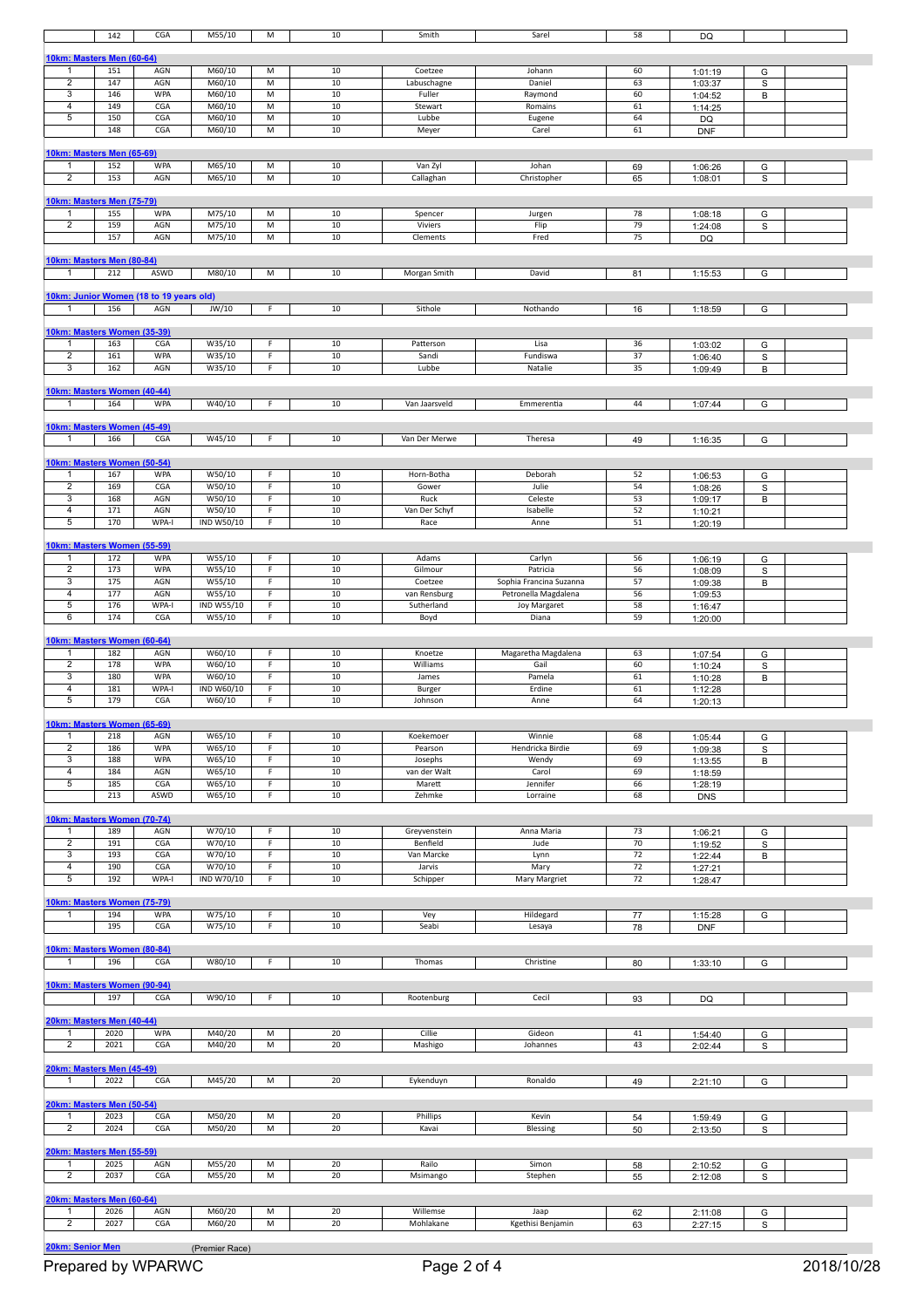| -1                                                                                                                                              | 2029           | <b>CGA</b>  | SM/20                   | M              | 20           | Shange       | Lebogang              | 28             | 1:31:01    | G     |  |
|-------------------------------------------------------------------------------------------------------------------------------------------------|----------------|-------------|-------------------------|----------------|--------------|--------------|-----------------------|----------------|------------|-------|--|
| 2                                                                                                                                               | 2028           | AGN         | $\overline{SM}/20$      | M              | 20           | Ndebele      | Sizwe                 | 22             | 1:32:40    | S     |  |
| 3                                                                                                                                               | 2034           | AGN         | SM/20                   | M              | 20           | Pule         | <b>Edwin Tumisang</b> | 20             | 1:34:42    | B     |  |
| $\overline{4}$                                                                                                                                  | 2030           | CGA         | SM/20                   | M              | 20           | Mavundla     | Mzwakhe               | 21             | 1:42:33    |       |  |
| $\overline{5}$                                                                                                                                  | 2035           | <b>AGN</b>  | SM/20                   | M              | $20\,$       | Sehemo       | Dannyboy              | 23             | 1:50:27    |       |  |
|                                                                                                                                                 | 2039           | <b>ASWD</b> | SM/20                   | M              | 20           | Brown        | Maxwell               | 20             | <b>DNS</b> |       |  |
|                                                                                                                                                 | 2031           | <b>CGA</b>  | SM/20                   | M              | 20           | Mashimbyi    | Tebatso               | 23             | <b>DNF</b> |       |  |
|                                                                                                                                                 | 2033           | <b>CGA</b>  | SM/20                   | M              | 20           | Sithole      | Jabulani              | 23             | <b>DNF</b> |       |  |
|                                                                                                                                                 | 2036           | KZN-I       | INDSM/20                | M              | 20           | Mdunge       | Vukani                | 22             | <b>DNS</b> |       |  |
|                                                                                                                                                 |                |             |                         |                |              |              |                       |                |            |       |  |
| 20km: Masters Women (45-49)                                                                                                                     |                |             |                         |                |              |              |                       |                |            |       |  |
| -1                                                                                                                                              | 200            | AGN         | W45/20                  |                | 20           | Serdyn       | Mariaan               | 47             | 2:16:14    | G     |  |
| $\overline{2}$                                                                                                                                  | 202            | CGA         | W45/20                  |                | 20           | Lendrun      | Bronwyn               | 45             | 2:17:13    | S     |  |
| 3                                                                                                                                               | 201            | CGA         | W45/20                  |                | 20           | Nyathi       | Assalina              | 48             | 2:35:53    | B     |  |
|                                                                                                                                                 |                |             |                         |                |              |              |                       |                |            |       |  |
| 20km: Masters Women (50-54)                                                                                                                     |                |             |                         |                |              |              |                       |                |            |       |  |
| -1                                                                                                                                              | 205            | WPA-I       | <b>IND W50/20</b>       |                | 20           | Dunn         | Chandra-Jay           | 51             | 2:40:39    | $G-I$ |  |
| $\overline{2}$                                                                                                                                  | 203            | <b>KZN</b>  | W50/20                  | E              | 20           | Memela       | Khethiwe              | 52             | 2:50:45    | S     |  |
|                                                                                                                                                 | 204            | <b>CGA</b>  | W50/20                  | E              | 20           | Nkosi        | Linah                 | 54             | DQ         |       |  |
|                                                                                                                                                 |                |             |                         |                |              |              |                       |                |            |       |  |
| 20km: Masters Women (55-59)                                                                                                                     |                |             |                         |                |              |              |                       |                |            |       |  |
| $\mathbf 1$                                                                                                                                     | 207            | AGN         | W55/20                  | F              | 20           | Steenkamp    | Sandra                | 58             | 2:10:27    | G     |  |
| $\overline{2}$                                                                                                                                  | 206            | <b>WPA</b>  | W55/20                  |                | 20           | Goosen       | Jaqueline             | 56             | 2:13:13    | S     |  |
| 3                                                                                                                                               | 208            | AGN         | W55/20                  | E.             | 20           | Scheepers    | Celeste               | 58             | 2:23:27    | B     |  |
|                                                                                                                                                 |                |             |                         |                |              |              |                       |                |            |       |  |
| 20km: Masters Women (60-64)                                                                                                                     |                |             |                         |                |              |              |                       |                |            |       |  |
| -1                                                                                                                                              | 209            |             | W60/20                  | F              |              | Willemse     | Lucia                 |                |            |       |  |
|                                                                                                                                                 |                | AGN         |                         |                | 20           |              |                       | 63             | 2:37:48    | G     |  |
|                                                                                                                                                 |                |             |                         |                |              |              |                       |                |            |       |  |
| 20km: Masters Women (65-69)                                                                                                                     |                |             |                         |                |              |              |                       |                |            |       |  |
| $\mathbf{1}$                                                                                                                                    | 2011           | <b>CGA</b>  | W65/20                  |                | 20           | Jacobs       | Loritha               | 67             | 2:23:18    | G     |  |
|                                                                                                                                                 |                |             |                         |                |              |              |                       |                |            |       |  |
| 20km: Masters Women (70-74)                                                                                                                     |                |             |                         |                |              |              |                       |                |            |       |  |
|                                                                                                                                                 | 2012           | AGN         | W70/20                  |                | 20           | Meyer        | Elsa                  | 72             | 2:14:57    | G     |  |
|                                                                                                                                                 |                |             |                         |                |              |              |                       |                |            |       |  |
| 20km: Masters Women (75-79)                                                                                                                     |                |             |                         |                |              |              |                       |                |            |       |  |
|                                                                                                                                                 | 2013           | <b>CGA</b>  | W75/20                  |                | 20           | Macartney    | Diedre                | 77             | <b>DQ</b>  |       |  |
|                                                                                                                                                 | 2014           | WPA-I       | IND W75/20              | F              | 20           | Brennan      | Megan                 | 75             | <b>DQ</b>  |       |  |
|                                                                                                                                                 |                |             |                         |                |              |              |                       |                |            |       |  |
| <b>20km: Senior Women</b>                                                                                                                       |                |             | (Premier Race)          |                |              |              |                       |                |            |       |  |
| -1                                                                                                                                              | 2038           | <b>ASWD</b> | SW/20                   | F              | 20           | Oosthuizen   | Anel                  | 23             | 1:41:53    | G     |  |
| $\overline{2}$                                                                                                                                  | 2019           | <b>ACNW</b> | SW/20                   | E              | 20           | Schultz      | Zelda                 | 26             | 1:50:47    | S     |  |
| 3                                                                                                                                               | 2016           | <b>CGA</b>  | SW/20                   | F.             | 20           | Mokhele      | Nthatisi              | 25             | 2:00:25    | B     |  |
| 4                                                                                                                                               | 2018           | AGN         | SW/20                   | E              | 20           | Matseba      | Whitney               | 21             | 2:33:05    |       |  |
| $\overline{5}$                                                                                                                                  | 2015           | <b>KZN</b>  | SW/20                   | E.             | 20           | Vidima       | Cebile                | 32             | 2:36:07    |       |  |
|                                                                                                                                                 | 2017           | <b>CGA</b>  | SW/20                   | E              | 20           | Nchabeng     | Rethabile             | 22             | <b>DNF</b> |       |  |
|                                                                                                                                                 |                |             |                         |                |              |              |                       |                |            |       |  |
| 50km: Masters Women (65-69)                                                                                                                     |                |             |                         |                |              |              |                       |                |            |       |  |
|                                                                                                                                                 |                |             |                         |                |              |              |                       |                |            |       |  |
| -1                                                                                                                                              |                | <b>WPA</b>  |                         | F              |              |              | Frieda                |                |            |       |  |
|                                                                                                                                                 | 509            |             | W65/50                  |                | 50           | Blignaut     |                       | 68             | 6:22:02    | G.    |  |
|                                                                                                                                                 |                |             |                         |                |              |              |                       |                |            |       |  |
|                                                                                                                                                 | 500            | <b>KZN</b>  | onal Championship)      | E.             | 50           | Le Roux      | Natalie               | 36             |            |       |  |
|                                                                                                                                                 |                |             | SW/50                   |                |              |              |                       |                | 4:55:20    | G     |  |
|                                                                                                                                                 |                |             |                         |                |              |              |                       |                |            |       |  |
|                                                                                                                                                 |                |             |                         |                |              |              |                       |                |            |       |  |
|                                                                                                                                                 | 505            | <b>KZN</b>  | M50/50                  | M              | 50           | Qhanqiso     | Thembile              | 51             | 5:03:58    | G     |  |
| $\overline{2}$                                                                                                                                  | 506            | AGN         | M50/50                  | M              | 50           | <b>Brink</b> | Gustav                | 51             | 5:37:59    | S     |  |
|                                                                                                                                                 | 507            | <b>CGA</b>  | M50/50                  | M              | 50           | Scott        | Wayne                 | 54             | DQ         |       |  |
|                                                                                                                                                 |                |             |                         |                |              |              |                       |                |            |       |  |
|                                                                                                                                                 |                |             |                         |                |              |              |                       |                |            |       |  |
|                                                                                                                                                 | 508            | <b>CGA</b>  | M55/50                  | M              | 50           | Ingram       | Dave                  | 57             | <b>DQ</b>  |       |  |
|                                                                                                                                                 |                |             |                         |                |              |              |                       |                |            |       |  |
|                                                                                                                                                 |                |             | (National Championship) |                |              |              |                       |                |            |       |  |
|                                                                                                                                                 | 504            | AGN         | SM/50                   | M              | 50           | Mnisi        | Mthunzi               | 28             | 4:46:42    | G     |  |
| $\overline{2}$                                                                                                                                  | 501            | <b>KZN</b>  | SM/50                   | M              | 50           | Mahlangu     | Aaron                 | 31             | 4:52:05    | S     |  |
| 3                                                                                                                                               | 503            | <b>CGA</b>  | SM/50                   | M              | 50           | Pheagane     | Jeffrey               | 29             | 5:16:59    | B     |  |
| $\overline{4}$                                                                                                                                  | 502            | <b>KZN</b>  | SM/50                   | M              | 50           | Hlongwa      | Wiseman               | 31             | 5:26:57    |       |  |
|                                                                                                                                                 | 5010           | Singapore   | INDSM/50                | M              | 50           | Sim          | Edmund                | 35             | DQ         |       |  |
|                                                                                                                                                 |                |             |                         |                |              |              |                       |                |            |       |  |
|                                                                                                                                                 |                |             |                         |                |              |              |                       |                |            |       |  |
|                                                                                                                                                 | 9              | <b>DEV</b>  | 1kmDev                  | M              | $\mathbf{1}$ | Sobetshe     | Luthando              | 13             | 5:51       | G     |  |
| $\overline{2}$                                                                                                                                  | 12             | <b>DEV</b>  | 1kmDev                  | M              | $\mathbf{1}$ | Mafaniza     | Lisakhanya            | 11             | 6:03       | S     |  |
| $\overline{3}$                                                                                                                                  | 11             | <b>DEV</b>  | 1kmDev                  | M<br>E.        | $\mathbf{1}$ | Mange        | Miola                 | 11             | 6:08       | B     |  |
| $\overline{4}$                                                                                                                                  | $\overline{2}$ | <b>DEV</b>  | 1kmDev                  | $\blacksquare$ | $\mathbf{1}$ | Price        | Lunchandry            | 12             | 6:09       |       |  |
| $\overline{5}$                                                                                                                                  | 8              | <b>DEV</b>  | 1kmDev                  |                | $\mathbf{1}$ | Graaff       | Tumonique             | 9              | 6:11       |       |  |
| 6                                                                                                                                               | 17             | <b>DEV</b>  | 1kmDev                  | M              | $\mathbf{1}$ | Babo         | Siyasanga             | 12             | 6:13       |       |  |
| $\overline{7}$                                                                                                                                  | 19             | <b>DEV</b>  | 1kmDev                  | M<br>E.        | $\mathbf{1}$ | Ngqushwa     | Asithandile           | 13             | 6:35       |       |  |
| 8                                                                                                                                               | 15             | <b>DEV</b>  | 1kmDev                  |                | $\mathbf{1}$ | Zaba         | Hlumelo               | 11             | 6:38       |       |  |
| $\overline{9}$                                                                                                                                  | 18             | <b>DEV</b>  | 1kmDev                  | M              | $\mathbf{1}$ | Mashwa       | Iviwe                 | 12             | 6:53       |       |  |
| 10                                                                                                                                              | 20             | <b>DEV</b>  | 1kmDev                  | F.             | $\mathbf{1}$ | Nohlanhla    | Imibongo              | 12             | 6:54       |       |  |
| $\overline{11}$                                                                                                                                 | $\mathbf{3}$   | <b>DEV</b>  | 1kmDev                  | E              | $\mathbf{1}$ | Bimbi        | Ayesha                | 10             | 6:57       |       |  |
| 12                                                                                                                                              | $\overline{7}$ | <b>DEV</b>  | 1kmDev                  | F.             | $\mathbf{1}$ | Afrikaner    | Tamia                 | 10             | 7:16       |       |  |
| $\overline{13}$                                                                                                                                 | $\overline{4}$ | <b>DEV</b>  | 1kmDev                  | E              | $\mathbf{1}$ | Mtwazi       | Luiutho               | 12             | 7:24       |       |  |
| $\overline{14}$                                                                                                                                 | 5              | <b>DEV</b>  | 1kmDev                  | E.             | $\mathbf{1}$ | Moquba       | Indiphile             | 11             | 7:24       |       |  |
|                                                                                                                                                 | $\mathbf{1}$   | <b>DEV</b>  | 1kmDev                  | M              | $\mathbf{1}$ | Mxnaka       | Liyabona              | 10             | <b>DNS</b> |       |  |
|                                                                                                                                                 | 6              | <b>DEV</b>  | 1kmDev                  | E.             | $\mathbf{1}$ | Mkele        | Minali                | 11             | <b>DNS</b> |       |  |
|                                                                                                                                                 | 10             | <b>DEV</b>  | 1kmDev                  | M              | $\mathbf{1}$ | Ndabambi     | Sisonke               | 13             | <b>DNS</b> |       |  |
|                                                                                                                                                 | 13             | <b>DEV</b>  | 1kmDev                  | M              | $\mathbf{1}$ | Makhonzi     | Thabile               | 11             | <b>DNS</b> |       |  |
|                                                                                                                                                 | 14             | <b>DEV</b>  | 1kmDev                  | M              | $\mathbf{1}$ | Mqibisa      | Lwazi                 | 11             | <b>DNS</b> |       |  |
|                                                                                                                                                 | 16             | <b>DEV</b>  | 1kmDev                  | M              | $\mathbf{1}$ | Madikwa      | Ndikhokelo            | 10             | <b>DNS</b> |       |  |
|                                                                                                                                                 | 214            | <b>DEV</b>  | 1kmDev                  | M              | $\mathbf{1}$ | Mtwazi       | Lutho                 | 12             | <b>DNS</b> |       |  |
|                                                                                                                                                 | 198            | <b>DEV</b>  | 1kmDev                  | M              | $\mathbf{1}$ | Vena(Vanku)  | Kuhle                 | 11             | <b>DNS</b> |       |  |
|                                                                                                                                                 | 199            | <b>DEV</b>  | 1kmDev                  | F.             | $\mathbf{1}$ | Gade         | Lilitha               | 12             | <b>DNS</b> |       |  |
|                                                                                                                                                 | 210            | <b>DEV</b>  | 1kmDev                  | F.             | $\mathbf{1}$ | Tyulotha     | Simthandile           | 10             | <b>DNS</b> |       |  |
| <b>50km: Senior Women</b><br>50km: Masters Men (50-54)<br><b>50km: Masters Men (55-59)</b><br><b>50km: Senior Men</b><br><b>1km Development</b> | 211            | <b>DEV</b>  | 1kmDev                  | M              | $\mathbf{1}$ | Julies       | Ashton                | $5\phantom{.}$ | <b>DNS</b> |       |  |

## **PROVINCIAL MEDAL TABLE**

|  |                                   | Gold | <b>Silver</b> | <b>Bronze</b> | <b>Total Medals</b> |
|--|-----------------------------------|------|---------------|---------------|---------------------|
|  | Athletics Gauteng North           |      |               |               | 34                  |
|  | Central Gauteng Athletics         |      | 13            |               | 29                  |
|  | <b>Western Province Athletics</b> |      |               |               | 19                  |

Prepared by WPARWC Page 3 of 4 2018/10/28